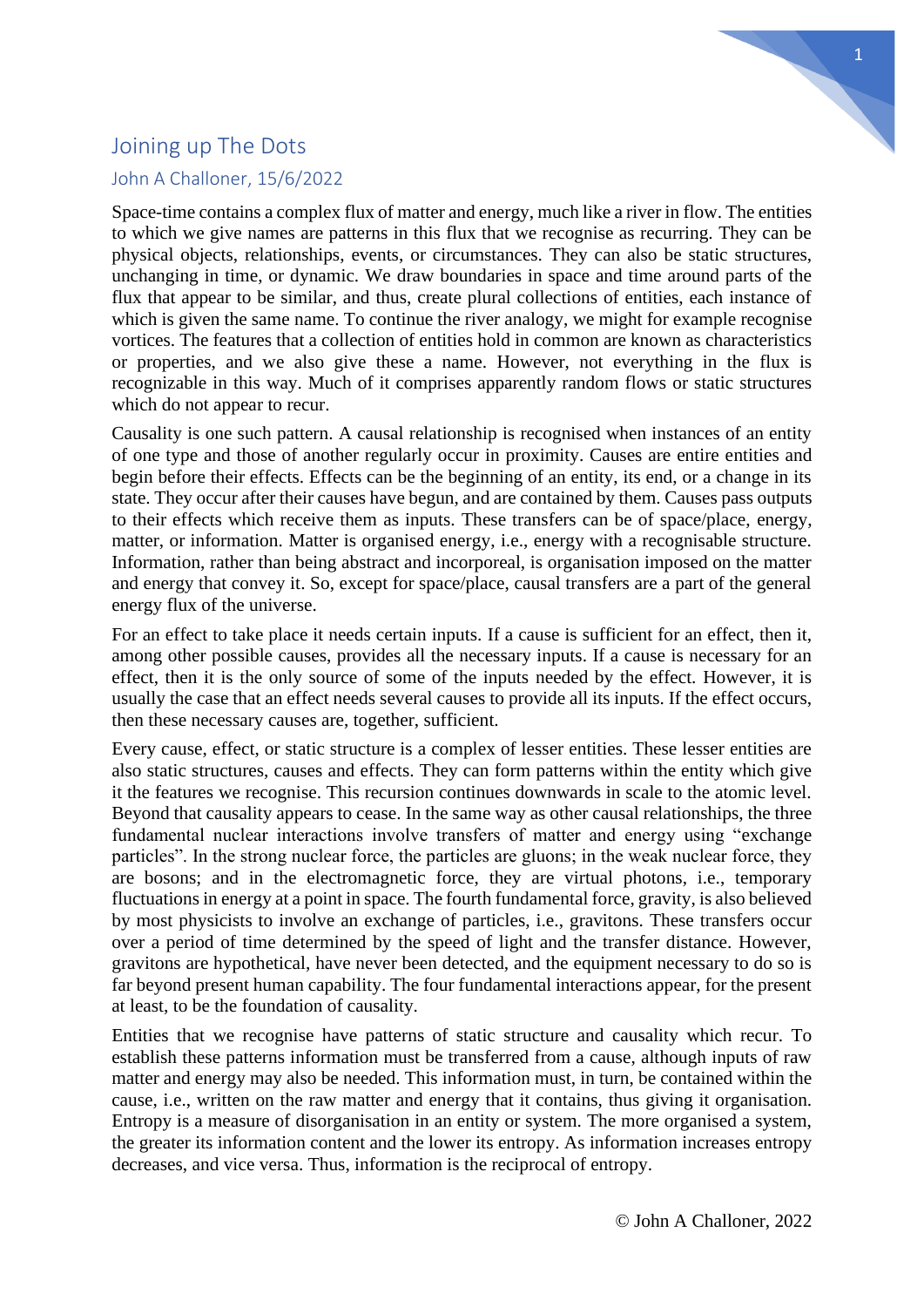Information can be regarded as a type of pattern that influences the formation or transformation of other patterns. The information transferred to an effect does not necessarily specify its structure in detail. However, it must provide the rules by which structure within the effect becomes established. Thus, for example, the strong nuclear force, the weak nuclear force, and the electromagnetic force, provide the information necessary for the assembly of atoms from more fundamental particles. In a similar way, atoms contain and transfer the information necessary for the assembly of molecules and crystals. Molecules, notably DNA, contain the information necessary for the formation of life. Life contains the information necessary for the formation of society and ecosystems. For the present at least, there are no apparent systems more complex than this.

The four fundamental interactions in physics are gravity, the strong and weak nuclear forces, and the electromagnetic force. However, the laws which give rise to these interactions are distinct from the interactions themselves. Because of recursion we tend to believe that the laws must be causes. However, this is not correct. The interactions are effects, and the laws are information passed to these effects in order to establish them. At present, we cannot identify a source of this information, and thus, a cause of the interactions. Attempts are being made to do so through string theory research, etc. However, from this work it is becoming clear that there is no cause in the conventional sense. There are no entities in the four dimensions of space-time which might be regarded as causes, and some other mechanism, yet to be identified, may be in play.

If we have several similar entities, then they all have a property or properties in common. All vortices, for example, spin. When we recognise these properties as recurring, we also give them a name. However, there are two types of property, static and dynamic. For example, a statue of a horse always occupies the same region of space irrespective of time, and so, has static properties. However, a living horse is dynamic, taking different shapes and occupying different regions of space at different times. The nature of its movement can also be recognised as a property and named. For example, a horse is something that gallops.

Causality is dynamic, i.e., entities affected by causality change with time. Static structures do not, at least not in the short term. However, they are a consequence of past causality and can, therefore, be regarded as states which persist. Some atoms, for example, persist for billions of years but were originally assembled from sub-atomic particles.

Some static structures have a geometric order in space that is recognisable, e.g., atoms, crystals, buildings, etc. Others do not and appear to us as random. Causality can also be orderly or apparently random. It can take the form of simple chains in which one or more causes lead to an effect, which in turn becomes a cause leading to another effect, and so on. Alternatively, it can take the form of more complex structures such as feedback loops, or more accurately spirals. In such loops changes in the state of one entity can be a consequence of changes in the state of another that it has previously wrought.

Simple chains of causality with no recognisable components or structure are merely a part of the general flux of the universe and, except at the atomic level, probably involve only the flow of raw energy or matter through space. However, if components in the chain are recognisable, then information is being transferred from a necessary cause to the effect.

As the entities that we recognise increase in complexity, they display emergent properties, i.e., properties of the entity in its entirety which are not held by its component parts. They also display vanishing properties, i.e., properties that the component parts have but the entity which contains them does not. However, properties do not emerge and vanish as if by magic. Rather, they are dynamic properties of the entity arising from causal relationships between its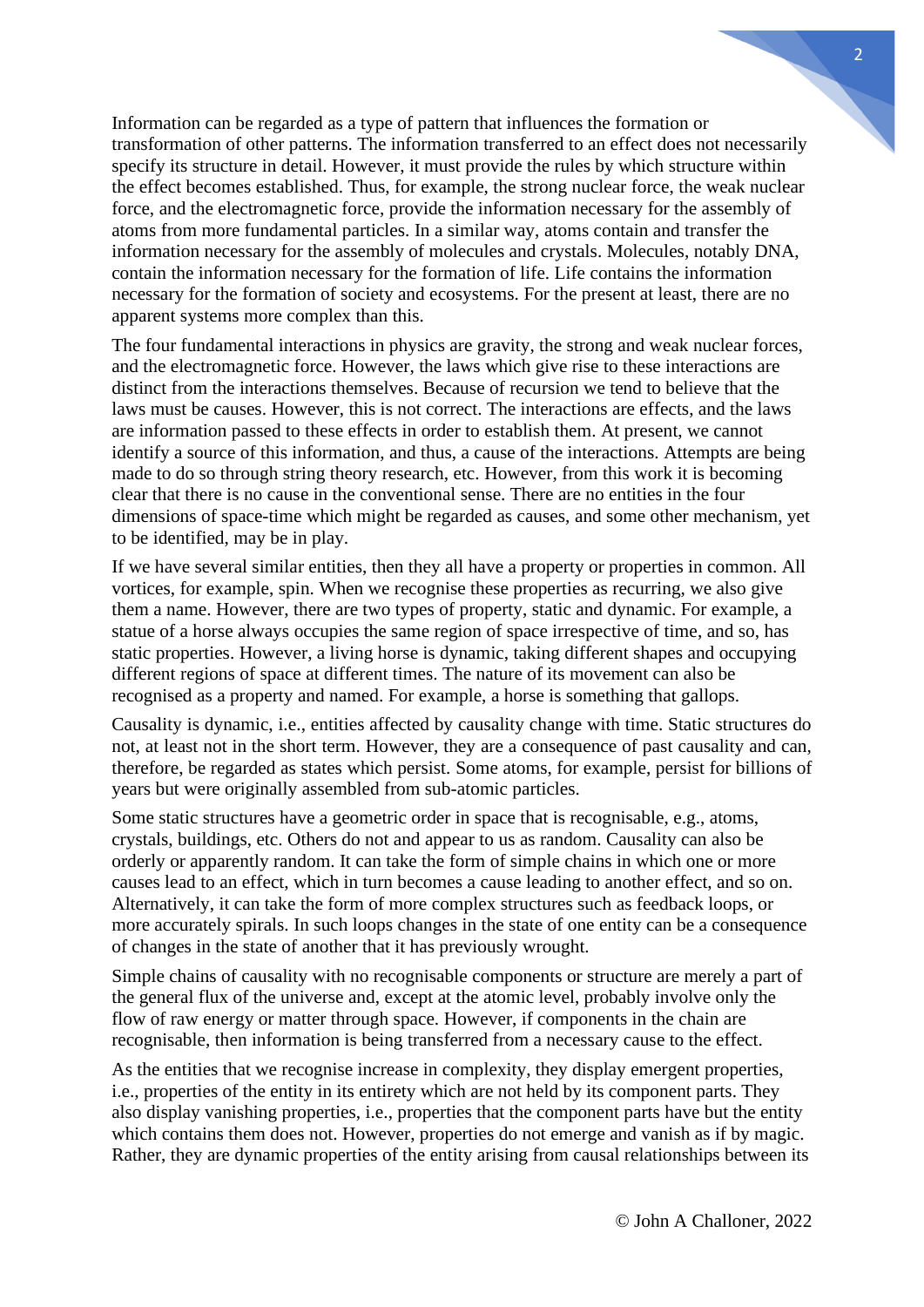component parts. An emergent property may, for example, be the consequence of a positive feedback loop and a vanishing property the consequence of a negative one.

Entities that are organised, i.e., that we recognise and name, are described as being low in entropy. Those that are disorganised are high in entropy. Overall, entropy is thought to be increasing, and the universe becoming ever more disorganised. Thus, we cannot expect everything to be an orderly and recognisable entity. Locally, however, entropy can decrease, and organisation increase. Life is one example, but local decreases in entropy are not its sole preserve.

Entropy is reduced by gravity. It brings particles together spatially into solar systems, for example. Thus, it reduces the number of ways in which particles can be distributed, and the number of possible states of disorganisation. Indeed, the recent entropic theory of gravity holds that gravity and entropy are reciprocal. As one increases the other decreases. Gravity is essential for life. It forms planets, life's home. It forms stars, life's source of energy. It brings elements into close proximity, providing life's material.

Entropy is also reduced by the laws of chemistry and ultimately of particle physics. These laws reduce entropy because of the highly limited number of ways in which particles can interact with one another. Thus, the laws of particle physics provide the information necessary for the assembly of life.

There is a relationship between the entropy of a system and the amount of information that it contains. Any entity or system is a complex of components and the relationships between them. The atomic item of information comprises two entities and the relationship between them. Thus, a fully organised system has a relationship between every pair of components and its information content is at a maximum. In a fully disorganised system, on the other hand, there are no relationships, the components are fully independent of one another, and the system's information content is at a minimum. Thus, organisation and disorganisation exist on a scale between two extremes: maximum and minimum information content. The information content of an entity or system is, therefore, the reciprocal of its entropy, and it may be easier to think in terms of the former rather than the latter. The measurement of information content is, however, hampered by limitations in our ability to recognise organisation.

The transfer of information provides a basis for the establishment of the relationships involved in organisation. The four fundamental interactions of physics, i.e., gravity, the strong and weak nuclear forces, and the electromagnetic force, are relationships between two entities and, thus, items of information. Gravitational interaction increases the information content of large-scale systems by bringing their components into close proximity, allowing other relationships to be formed. The latter are then information in their own right. The nuclear and electromagnetic forces are also relationships between two entities and increase the information content of small scale systems in a similar way.

Relationships can be static, i.e., unchanging with time, or dynamic. Physical objects can be treated as static, reflexive relationships. Causality, on the other hand, is dynamic because there is a time delay between a cause and its effect. Space/place, matter, energy, or information is also passed from a cause to its effect. These criteria mean that physical objects and causal relationships are each special cases of information in general.

Entities, systems, causality, and information are all recursive. Every entity comprises lesser entities. All systems comprise component systems. Every cause or effect is a complex of lesser causes and effects. Every item of information is a complex of lesser items of information. There is a lower bound to this recursion, however. For the present at least, it appears that fundamental particles cannot be broken down into lesser particles and the four fundamental interactions appear to have no cause in the conventional sense.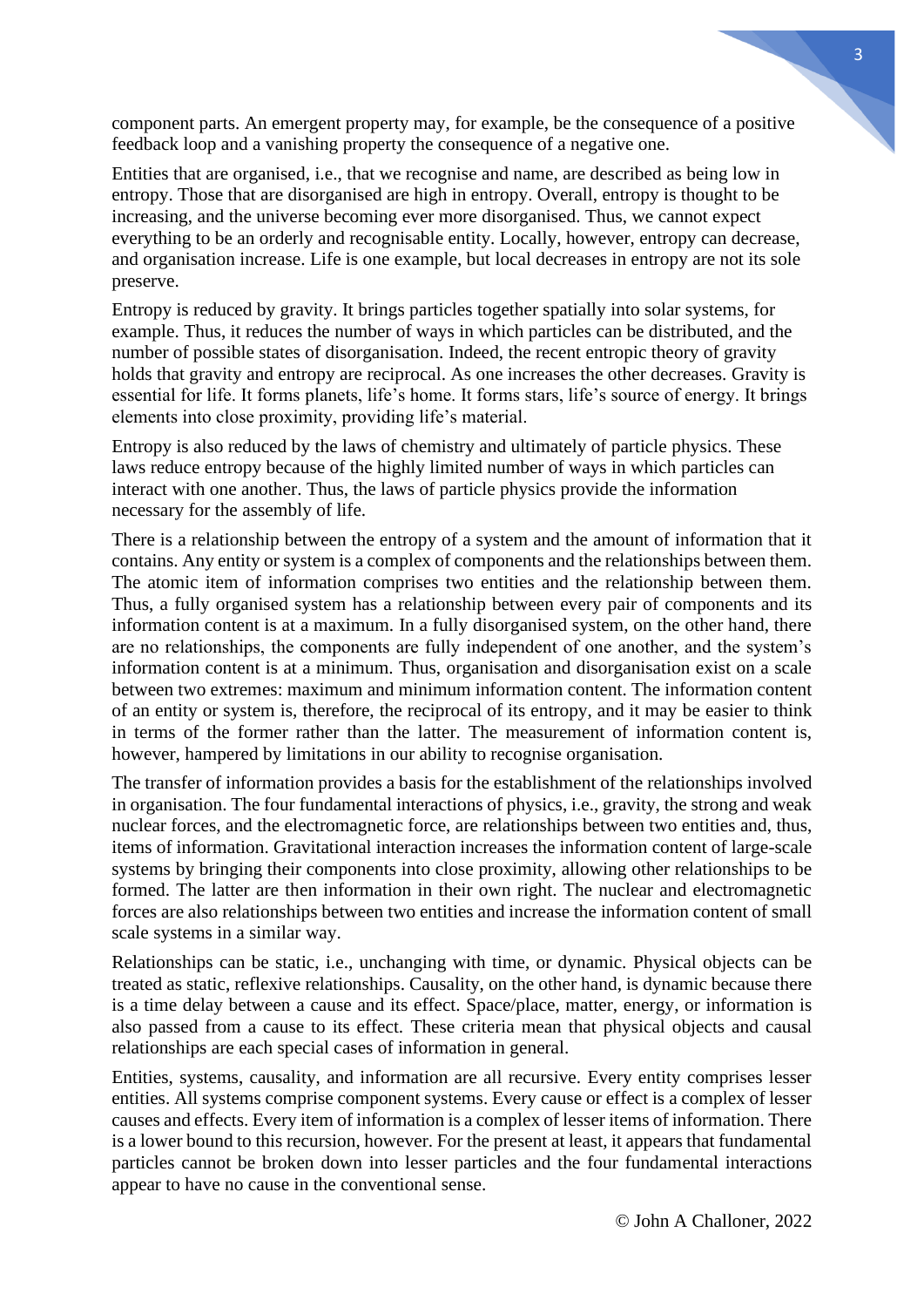In essence therfore, entities, systems, causality, and information are all one and the same thing, but given different names in different contexts. We could select one name, and information seems to be the most general, but this would make explanations incomprehensible. So, this commonality must merely be borne in mind.

In summary:

- Relationships are items of information.
- Everything is a relationship, even physical objects. Thus, everything can be regarded as information.
- The entropy or degree of disorganisation of a system is the reciprocal of its information content which varies on a scale from maximum to minimum.
- The things that we recognise as entities or systems have a high information content.
- The properties of an entity are a consequence of relationships between its components.
- The things that we name are those that we recognise, and that have properties which recur.
- Physical objects and structure are a form of information and a consequence of static relationships.
- Causality is a form of information comprising dynamic relationships and the transfer of space/place, matter, energy or information.
- The four fundamental forces are effects brought about by a transfer of information, but appear to have no cause in the conventional sense.

The following characteristics apply to information in general, and can be regarded as patterns:

- It is replicable. Note that the laws of gravity, the weak nuclear force, strong nuclear force and electromagnetic force are thought to be universal, i.e., the same everywhere.
- It is translatable, i.e., a pattern in one medium can represent another pattern in another medium. Most notably, patterns in reality are encoded as patterns in the mind and in language.
- It decays with time and transmission.
- It is recursive, i.e., any item of information comprises lesser items of information, but there is a lower bound at the atomic level.

Thus far, the following patterns of causality have been recognised:

- Causes can be necessary or sufficient for their effect.
- It forms chains in which one or more causes lead to an effect, which, in turn, is a cause leading to an effect, and so on ad infinitum.
- Circular chains of causality can occur, i.e., feedback.
- Cascade can occur, i.e., components in a causal chain also act as causes of an effect outside of the chain.

Although the focus of General Systems Theory to date has been on dynamic relationships, i.e., causality, static relationships are also worthy of study.

Patterns of causality are powerful tools for understanding social trends and events. Potentially, they also provide a way of managing those trends and events by intervening in the process.